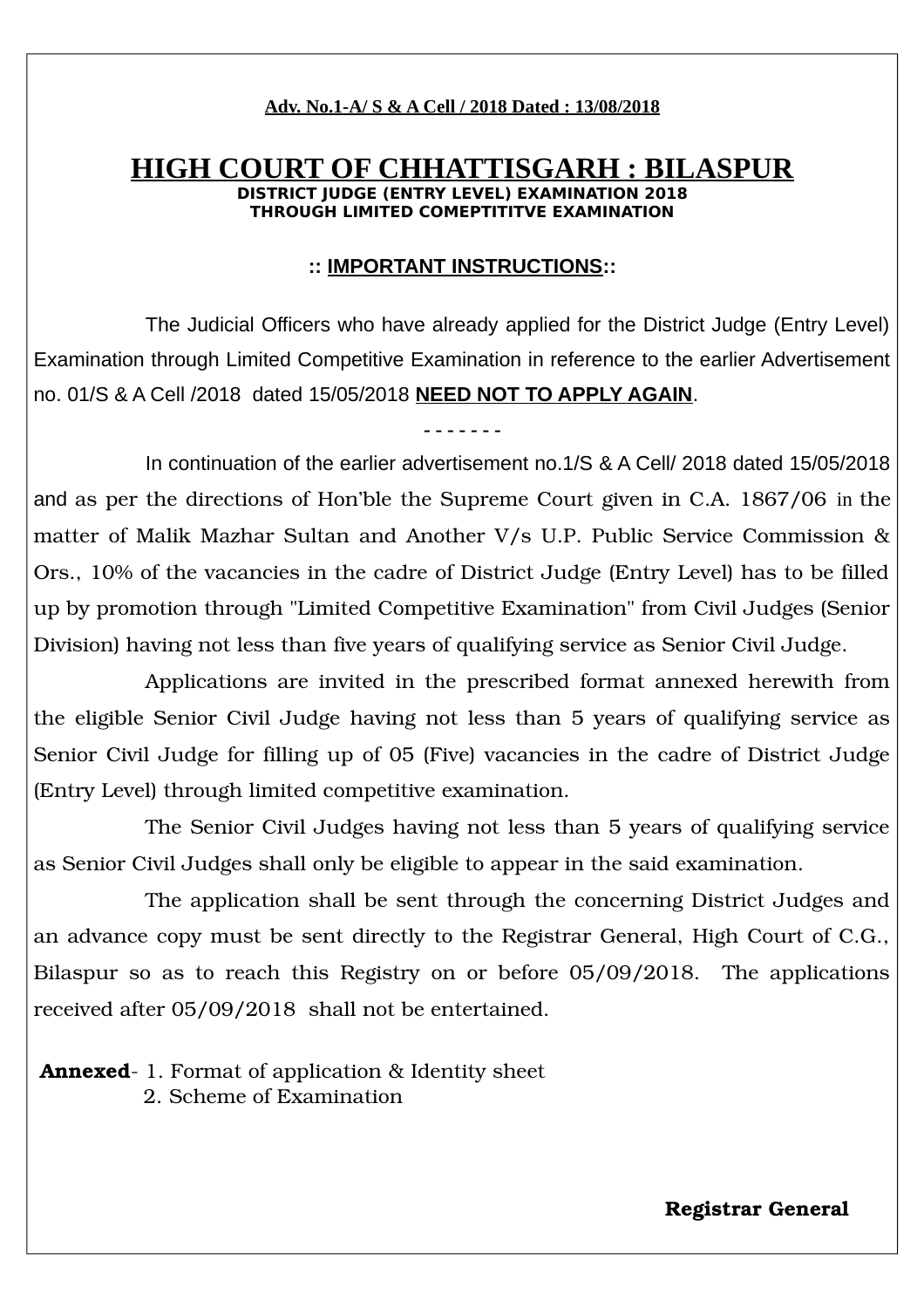|                                                                 | <b>EXAMINATION -2018 UNDER RULE 5(1)(b) OF CHHATTISGARH HIGHER JUDICIAL SERVICE</b>                                      |  |
|-----------------------------------------------------------------|--------------------------------------------------------------------------------------------------------------------------|--|
| Roll No.                                                        |                                                                                                                          |  |
| (For office use only)                                           | Affix here your<br><b>Recent passport</b><br>size<br>3.5 x 4.5 cm. self<br>attested<br>photograph<br>(not to be stapled) |  |
| Full name in <b>BLOCK LETTERS</b><br>1.                         |                                                                                                                          |  |
| Father's/Husband's Name<br>2.                                   |                                                                                                                          |  |
| Date of Birth<br>3.                                             |                                                                                                                          |  |
| 4. Date of appointment as<br>Civil Judge Class-I                |                                                                                                                          |  |
| 5. Period of service as<br>Civil Judge Class-I as on 01.01.2018 |                                                                                                                          |  |
| 6. Place of present posting                                     |                                                                                                                          |  |
| 7. E-mail & Contact No.                                         |                                                                                                                          |  |
|                                                                 |                                                                                                                          |  |
| Place:                                                          | <b>Signature of the Applicant</b>                                                                                        |  |
|                                                                 |                                                                                                                          |  |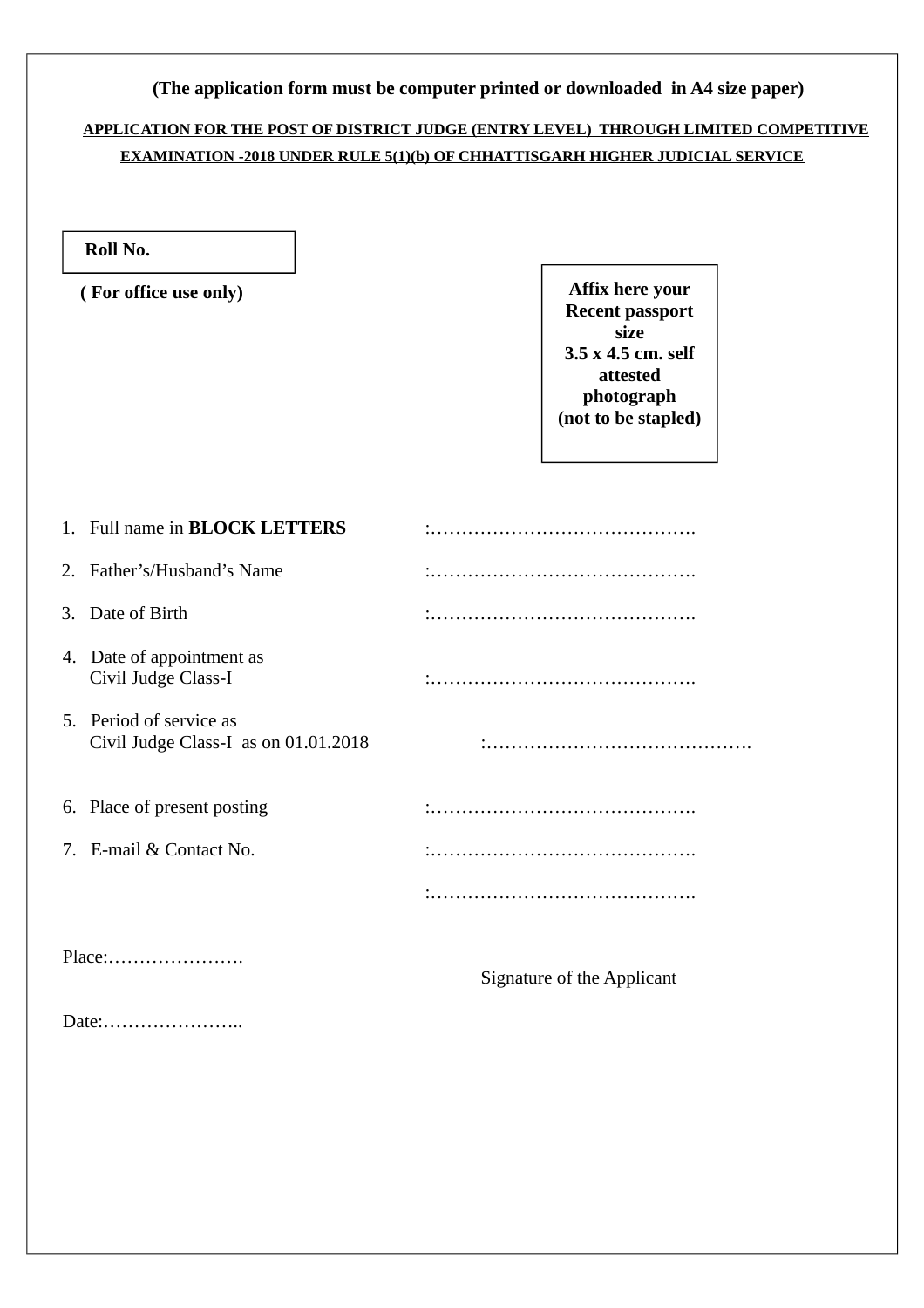|                                                                    | District Judge (Entry Level) Through Limited Competitive Examination 2018                                                              |         |                                                   |
|--------------------------------------------------------------------|----------------------------------------------------------------------------------------------------------------------------------------|---------|---------------------------------------------------|
| <b>Examination Centre:</b><br>(for office use only)                |                                                                                                                                        | Roll No | (for office use only)                             |
|                                                                    | Date & Time of Examination<br>Date :18/11/2018 & Time : Paper-I Law - 08:00 A.M. to11:00 A.M. & Paper-II Law- 02:00 P.M. to 05:00 P.M. |         |                                                   |
|                                                                    | (To be filled by candidate)                                                                                                            |         |                                                   |
| <b>Candidate's Name</b>                                            |                                                                                                                                        |         | Affix here your<br><b>Recent passport</b><br>size |
| Date of Birth                                                      |                                                                                                                                        |         | 3.5 x 4.5 cm. self<br>attested<br>photograph      |
| Gender                                                             |                                                                                                                                        |         | (not to be stapled)                               |
| Place of present posting                                           |                                                                                                                                        |         |                                                   |
|                                                                    | <b>Candidate's Signature</b>                                                                                                           |         |                                                   |
|                                                                    | <b>Candidate's Signature in Examination Hall</b>                                                                                       |         |                                                   |
|                                                                    |                                                                                                                                        |         | Signature of Centre Head / In-charge              |
| (Paper I LAW)                                                      | (Paper II LAW)                                                                                                                         |         | (With Seal)                                       |
|                                                                    | Answer sheet No                                                                                                                        |         |                                                   |
|                                                                    | Verified the signature and photo of the candidate.                                                                                     |         |                                                   |
| Answer sheet No<br>(Signature of the invigilator)<br>(Paper I LAW) | (Signature of the invigilator)<br>(Paper II LAW)                                                                                       |         |                                                   |